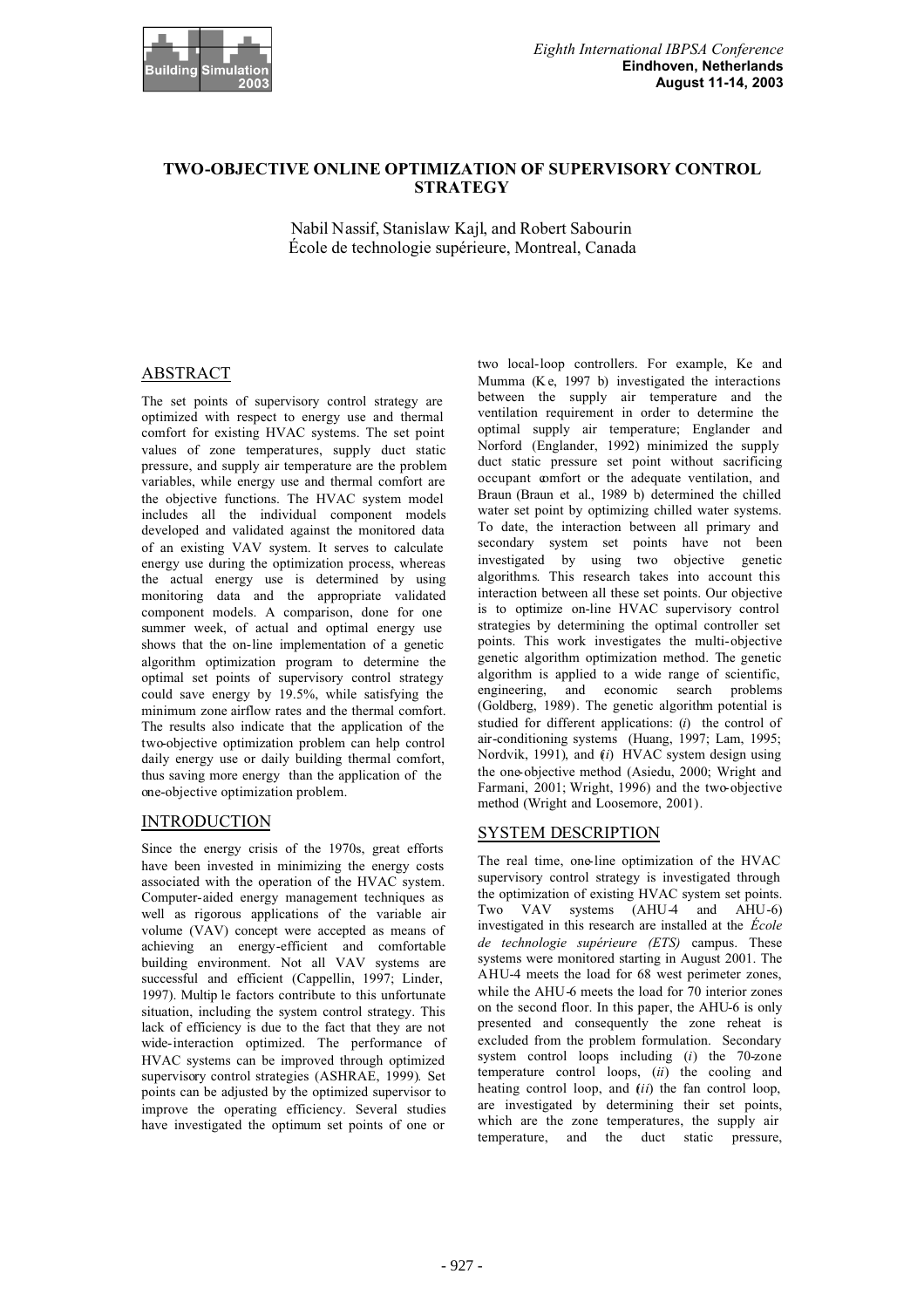respectively. The primary system control loops and their set points, as the chilled water supply temperature, the chilled water loop differential pressure, and the condenser water supply temperature, are not investigated in this study. The values of these set points were obtained directly through monitoring. It should be noted that presently, the supervisory control strategy of the ETS system adjusts the controller set points as predetermined fixed values, with the exception of the supply air temperature set point, which varies with the outdoor temperature and fan airflow rate.

## PROBLEM FORMULATION

The optimization seeks to determ ine the set point values of the supervisory control strategy of the ETS system. These set points should be optimized for the operating consumption energy and the building thermal comfort. The optimization problem is formed through the determination of the problem variables, the constraints, and the objective functions.

#### **Problem variables**

The following are the problem variables for AHU-6:

- Zone temperature set points (70 variables)
- Supply duct static pressure set point
- Supply air temperature set point

The resulting problem variables consist of 72 variables for AHU-6, but the number rises to 138 variables for AHU-4 (not presented in this paper) through the addition of 68 zone supply air temperature variables in order to take into account the zone reheat.

#### **Constraints**

The constraints result from restrictions on the operation of the HVAC system. They cover the lower and upper limits of variables such as supply air temperature, zone temperatures, etc. The constraints also cover the design capacity of components. The fan and zone airflow rates, for instance, are restricted within the maximum and minimum limits. The following are the minimum limits:

- The minimum fan airflow rate is equal to 40% of design one
- The minimum zone airflow rates are determined by the ETS system operator, and are generally equal to 30% of the design zone airflow rate (ASHREA recommendation)

Through monitoring, it is observed that the minimum zone airflow rates determined above are not respected in some zones. Consequently, three minimum zone flow rate constraints are applied:

- *100% constraint*—the minimum zone airflow rates are exactly the same as the minimum zone airflow rates determined by the ETS system operator
- *90% constraint*—the minimum zone airflow rates are equal to 90% of the minimum zone airflow rates recommended (as mentioned above)
- *Without constraint*—the minimum zone airflow rates could be zero, and thus the zone VAV damper could shut off



Regarding the maximum zone airflow rate limits, they vary with the supply duct static pressure set point  $(P_{S,d})$  which is the optimization variable. For each simulation  $(i<sup>th</sup>)$ , the maximum zone airflow rate  $Q_{Z,max,i}$  corresponding to this variable  $(P_{S,sd,i})$  is calculated as follows:

$$
\boldsymbol{\dot{Q}}_{z_{\text{max},i}} = \boldsymbol{\dot{Q}}_{z_{\text{max},\text{design}}}\cdot\sqrt{\frac{P_{S,\text{sd},i}-\Delta P_i}{P_{S,\text{sd},\text{design}}-\Delta P_{\text{design}}}}
$$

The minimum limit of the supply duct static pressure, considered as the constraint, is adjusted in order to ensure that the corresponding  $Q_{Zmax,i}$  is greater than the current  $(i<sup>th</sup>)$  zone airflow rate required to satisfy the zone load. The terms ∆*Pdesign* and ∆*Pi* represent the design and current  $(i<sup>th</sup>)$  pressure drop between the static pressure sensor point and the zone VAV box inlet, respectively. The equation above can be simplified as:

$$
\left(\stackrel{\bullet}{\mathcal{Q}}_{z_{\text{max},i}}\right)_{simplified}=\stackrel{\bullet}{\mathcal{Q}}_{z_{\text{max,design}}}\cdot\sqrt{\frac{P_{S,s,d,i}}{P_{S,s,d,design}}}
$$

Given that,  $\Delta P_{design} > \Delta P_i$ , and consequently  $(Q_{Zmax,i})$  simplified  $Q_{Zmax,i}$ , this simplification further ensures, for given  $(i<sup>th</sup>)$  supply duct static pressure set point, that no zone box is starved for supply air. The zone PPD is also limited within the [5-10] range.

#### **Objective functions**

The set points of the supervisory control strategy are optimized in order: (*i*) to reduce energy use, and (*ii*) to improve thermal comfort, which are two objective functions.

Energy use includes the Chiller and fan power demand. The models of HVAC system and their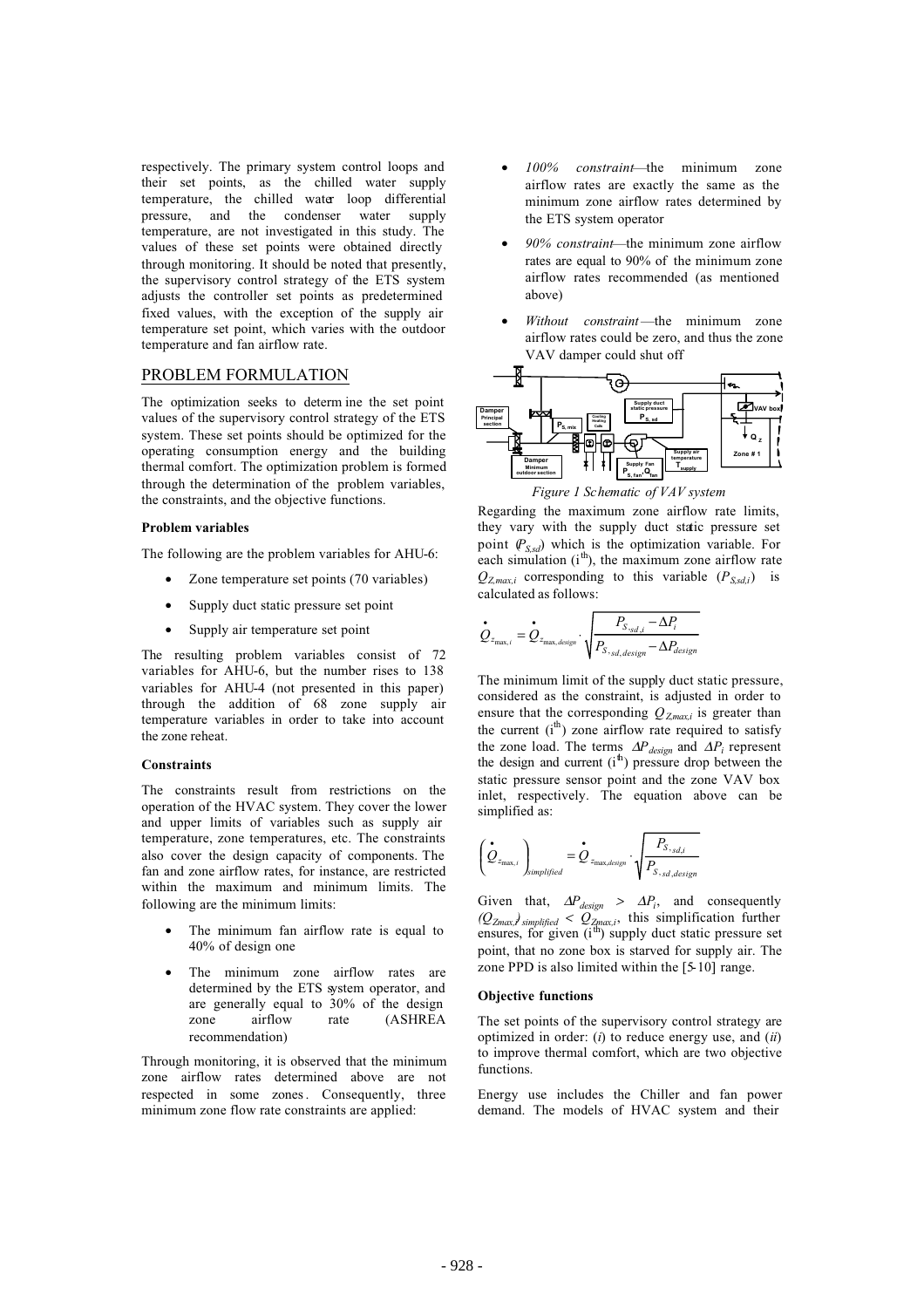components used in calculating energy use are presented in the sections that follow.

The zone comfort is represented as the "Predicted Percentage of Dissatisfied" (PPD), and calculated using the following equation:

$$
PPD=100-95\cdot EXP[-(0.03353 P M V^4+0.2179 P M V^2)]
$$

The predicted mean vote (PMV) is an index devised to predict the mean response of a large group of people according to the ASHRAE thermal sensation scale (ASHRAE, 1997). In a practical situation, the tabulated PMV values can be used to predict the performance of a VAV system for a combination of variables (Chen and Demster, 1995). For example, for a combination of 1 clo  $(I<sub>c1</sub>$  clothing insulation), an ambient temperature of 24°C and a relative velocity of 0.3 m/s, the PMV value from Table 1 is -0.09.

*Table 1*

| Predicted mean vote (PMV) |       |                         |         |         |         |
|---------------------------|-------|-------------------------|---------|---------|---------|
| $I_{c1}$                  | Temp. | Relative Velocity (m/s) |         |         |         |
| clo                       | °C    | < 0.1                   | 0.2     | 0.3     | 0.4     |
| 0.75                      | 21    | $-1.11$                 | $-1.44$ | $-1.66$ | $-1.82$ |
|                           | 23    | $-0.47$                 | $-0.78$ | $-0.96$ | $-1.09$ |
|                           | 24    | $-0.15$                 | $-0.44$ | $-0.61$ | $-0.73$ |
|                           | 25    | 0.17                    | $-0.11$ | $-0.26$ | $-0.37$ |
| 1.00                      | 21    | $-0.57$                 | $-0.84$ | $-0.99$ | $-1.11$ |
|                           | 22    | $-0.30$                 | $-0.55$ | $-0.69$ | $-0.80$ |
|                           | 23    | $-0.02$                 | $-0.27$ | $-0.39$ | $-0.49$ |
|                           | 24    | 0.26                    | 0.02    | $-0.09$ | $-0.18$ |
|                           | 25    | 0.53                    | 0.31    | 0.21    | 0.13    |

For the interior zones, operative zone temperatures are assumed to be equal to zone temperatures. In this paper, the zone air velocity is only assumed to be fixed at less than 0.1 m/s. However, the diffuser model used in determining the zone air velocity and the operative zone temperatures could be the subject of further research.

## HVAC SYSTEM MODEL

In simulation and optimization calculations, the mathematical model of the HVAC system must include all the individual component models that influence the objective functions. For this research project, these component models are developed and validated against the recorded data of an existing VAV system, and are presented in the next sections. The outdoor airflow rate and fan power and airflow rate were determined using the damper and fan models, respectively. The cooling coil demand was calculated through the detailed cooling coil model developed from the ASHRAE HVAC 2 Toolkit (Brandemuel, 1993). The Chiller energy use is modeled using a simple equation developed by running regression analyses on the manufacturer's design data (Chiller model). The valve and duct works are also modeled for this research, but they are not presented in this paper (Nassif et al., 2003).

### **Fan model**

The fan model was introduced by Clark (Clark, 1985) to estimate airflow rates as a component of fluid flow networks. It uses fourth-order polynomial fits to the dimensionless head and efficiency to predict the fan pressure rise and power. This model is validated by comparing the calculated airflow rate with the recorded rate. Figure 2 shows the comparison of the airflow rate recorded and obtained us ing the fan model for July 25-31. The results indicate that the fan model accuracy varies between 2 and 3%.



*Figure 2 Comparison of airflow rate recorded and obtained by fan model for July 25 to 31* 

#### **Damper model**

The damper model is used to determine the outdoor airflow rate. It is based on the formula  $Q = C * \Delta P^c$ , where the coefficients *C* and *c* are determined from the manufacturer's data.

This model is validated for three operation modes:

- When the damper is fully opened, the outdoor airflow rate calculated by the model is compared with the recorded fan airflow rate
- When the damper modulates, the outdoor airflow rate calculated using the model is compared with the outdoor airflow rate calculated through the temperature balance method, taking into account only the data when this method is applicable (difference between the return and outdoor air temperature is sufficiently large) (Schroeder et al., 2000)
- When the damper is at a known minimum outdoor air position, the outdoor airflow rates calculated using the model are compared with the manufacturer's data and with the 10% fan airflow rate, which is considered as a minimum outdoor air intake rate in the monitored VAV.

Figure 3 shows a comparison of the airflow rate recorded and obtained by the damper model when the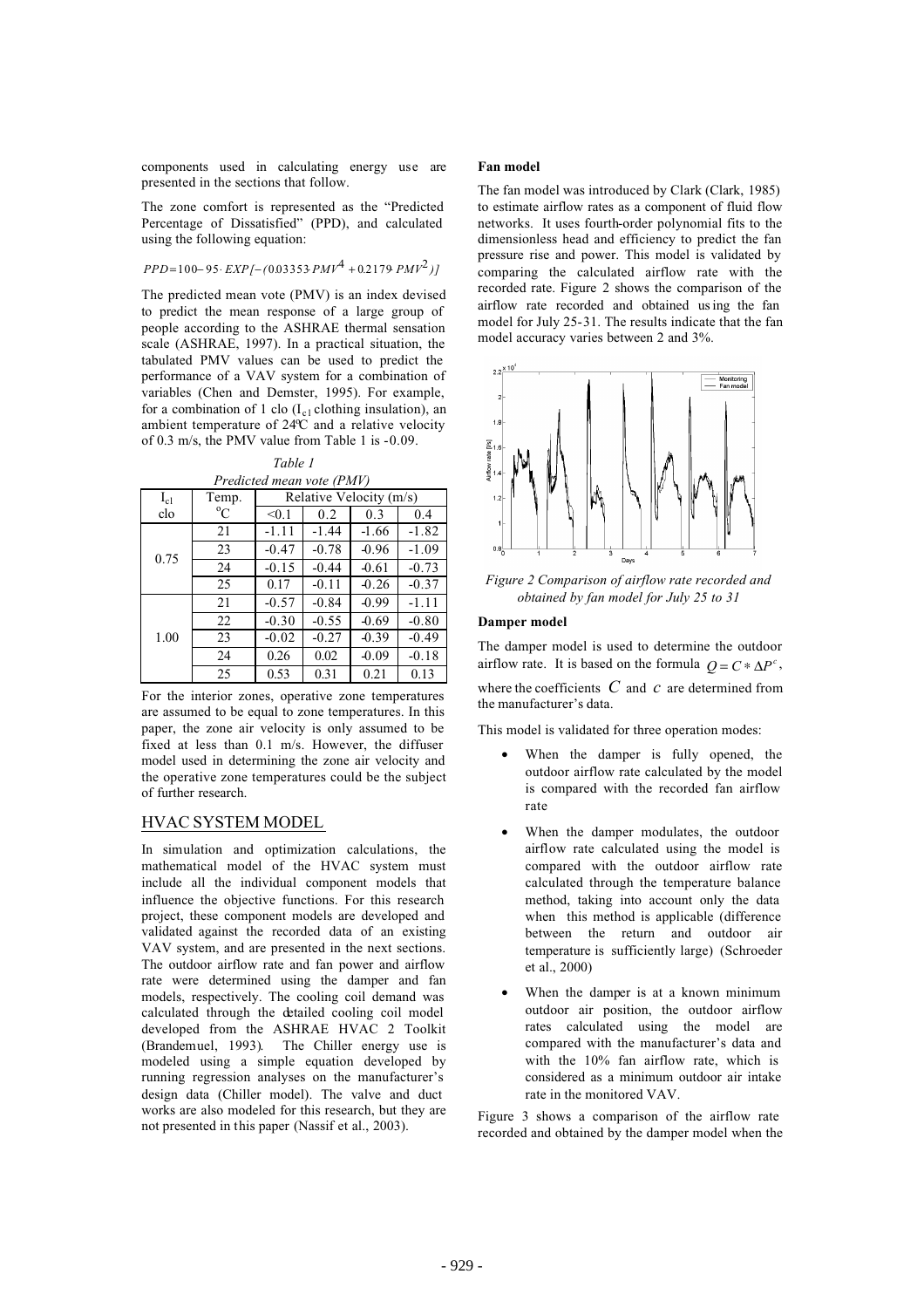damper is wide open for May 3 to 5. Figure 4 shows the outdoor airflow rate calculated using the temperature balance method (TBM), respecting the difference between the return and outside air temperatures, and using the damper model (DM) for December 1. The validation results of these three operation modes are 4%, 5%, and 1.8%, respectively.



*Figure 3 Comparison of airflow rate recorded and obtained by damper model ( damper wide open)*



*Figure 4 Comparison of outdoor airflow rate obtained by damper model (DM) and by temperature balance method (TBM)*

#### **Cooling coil model**

The simplified (CCSIM) and detailed (CCDET) cooling coil models are developed based on the ASHRAE HVAC 2 Toolkit. The cooling coil models are validated by comparing the leaving cooling coil air temperature calculated using the model with that recorded by the system control of an existing VAV air handling unit. Since the opening of the cooling coil valve is recorded instead of the water flow rate, the valve model is also combined with the cooling coil model. The fan and duct air heat up are added to the simulated leaving cooling coil air temperature to calculate the supply air temperature. Figure 5 shows the supply air temperature recorded and obtained by cooling coil models for July 29. As was expected, the accuracy of the detailed model is better than that of the simplified one. They are 1.8 and 23% for the CCDET model and CCSIM model, respectively. Obviously, the CCDET model is only used in this research project.



*Figure 5 Comparison of air supply temperature recorded and obtained by cooling coil models for July 29* 



*Figure 6 Flow diagram for simulation of VAV system required by optimization process*

#### **Integration of system model**

Energy calculations, required by the optimization process, involve the construction of the complete VAV system model. This model comprises the HVAC component models presented above and some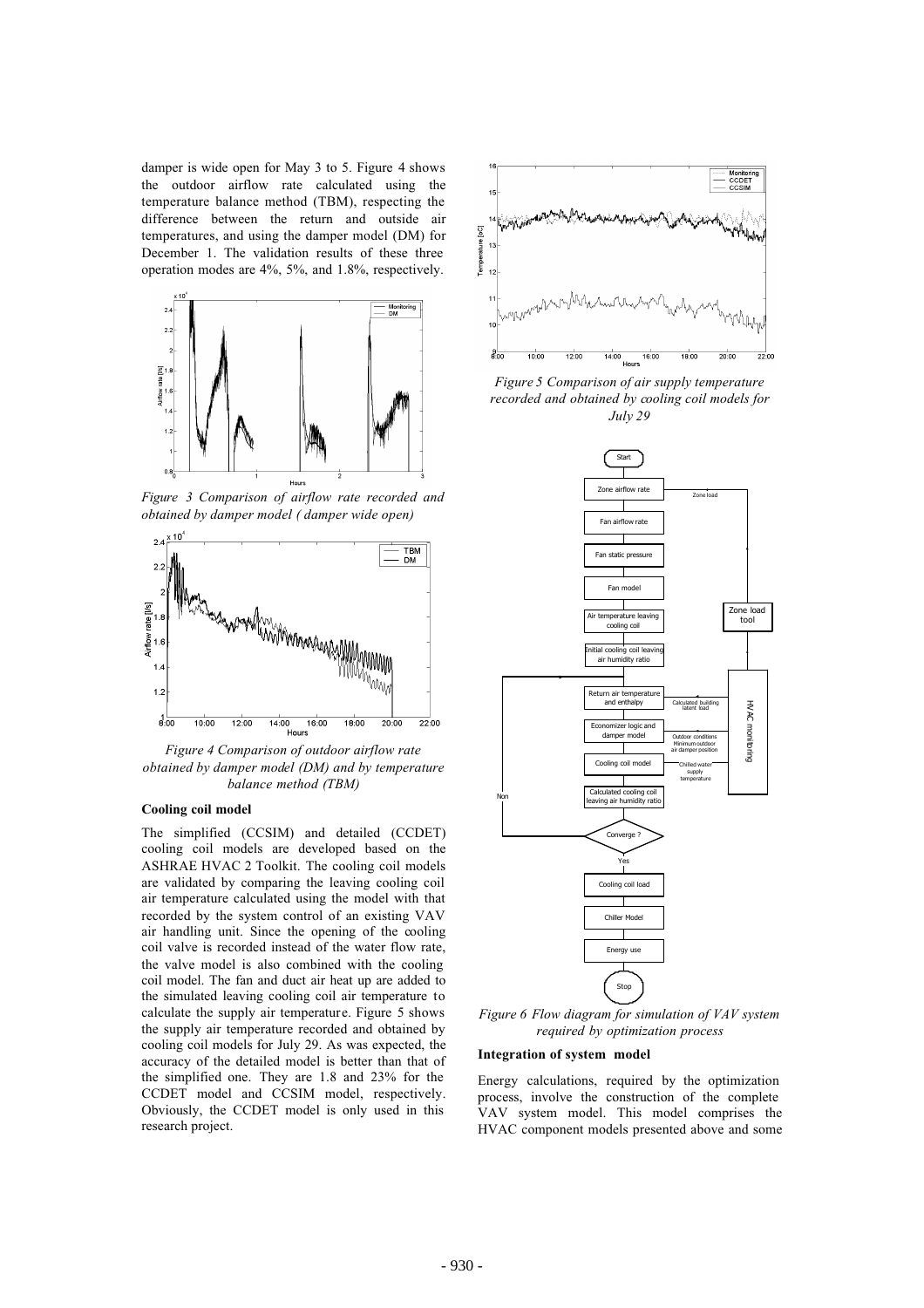calculations between the linked models and the data recorded by monitoring. Figure 6 shows the flow diagram of this model. The recorded outdoor conditions and the chilled water supply temperature are the inputs to the VAV system model as well as the zone loads and building latent load, allowing the calculation of energy use. The zone load is calculated using a simplified zone load tool, assuming that it is exactly the same as the current air -conditioning load. This assumption is required to compare the actual and optimal energy use. To determine the zone load, the recorded zone temperature, the supply air temperature, and the zone airflow rate are used. The building latent load is calculated using the recorded supply and return air temperature and relative humidity and the fan airflow rate. The load of each zone and the building latent load thus calculated are constant during the optimization process. When problem variables are generated by Genetic Algorithms during the optimization process, first, the required zone airflow rates, in order to satisfy zone loads, are calculated taking into account the differences between zone temperature and supply air temperature (problem variables). In the next step, the

fan airflow rate  $\dot{Q}_{\text{fan},i}$  is calculated as the sum of zone airflow rates. The fan static pressure  $(P_{S, fan, i})$ , using another problem variable (supply duct static pressure), is then calculated using the following formula:

$$
P_{S, fan,i} = \left(\frac{\overset{\bullet}{\mathcal{Q}}_{fan,i}}{\overset{\bullet}{\mathcal{Q}}_{fan, design}}\right)^{2} * (P_{S, fan, design} - P_{S, sd,i}) + P_{S, sd,i}
$$

The fan static pressure and the fan airflow rate are inputs to the fan model, allowing the calculation of the fan power consumption. Assuming an initial value for the cooling coil leaving air humidity ratio, the return humidity ratio and enthalpy can be calculated using a building latent load. The mixed air temperature and humidity ratio are only determined through the damper model when the damper is in the minimum outdoor position. In other cases, the economizer logic is used. The mixing plenum box static pressure  $(P_{S,mix,i})$  required by the damper model is calculated as follows:

$$
P_{S,mix,i} = \left(\frac{\stackrel{\bullet}{\mathcal{Q}}_{fan,i}}{\stackrel{\bullet}{\mathcal{Q}}_{fan, design}}\right)^2 * P_{S,mix, design}
$$

A new value of the cooling coil leaving air humidity ratio to verify the assumed value as well as the cooling coil load are calculated in the cooling coil model. Finally, the Chiller power is calculated by using the Chiller model. On the other hand, the thermal comfort model determines the values of the zone and building PPD.

Actual energy use is calculated using monitoring data and the component models. Figure 7 illustrates the

flow diagram for this calculation. In this case, the recorded data are the inputs to the fan, damper, and valve models. Their outputs as well as the recorded chilled water supply temperature are the inputs to the cooling coil model used to determine the cooling coil load. The Chiller model uses the cooling coil load to calculate the Chiller power, while the recorded zone temperatures are the inputs to the thermal comfort model, used to calculate the value of the PPD.



*Figure 7 Flow diagram for simulation of existing and monitored VAV system* 

In real-time, on-line optimization, three following modifications will be required: (*i*) on-line measured data instead monitoring data will be used, (*ii*) zone load tool will be developed to predict the zone load taking into account the gradient of the temperature zone variation and (*iii*) minimum outdoor air damper position and chilled water supply temperature will be the problem variables.

### OPTIMIZATION ALGORITHM

In this study, a genetic algorithm search method based on the mechanics of Darwin's natural selection theory was developed in order to solve the optimization problem. Since energy use and thermal comfort are the objective functions, the multiobjective genetic algorithm must be investigated. The principles of multi-objective genetic algorithm optimization are different from those of a singleobjective genetic algorithm optimization. The main goal in a single-objective optimization is to find the global optimal solution, resulting in the optimal value for the single-objective function. However, in a multi-objective optimization, there is more than one objective function, each of which may have a different individual optimal solution. If there are sufficient differences in the optimal solutions corresponding to the different objectives, the objective functions are often recognized as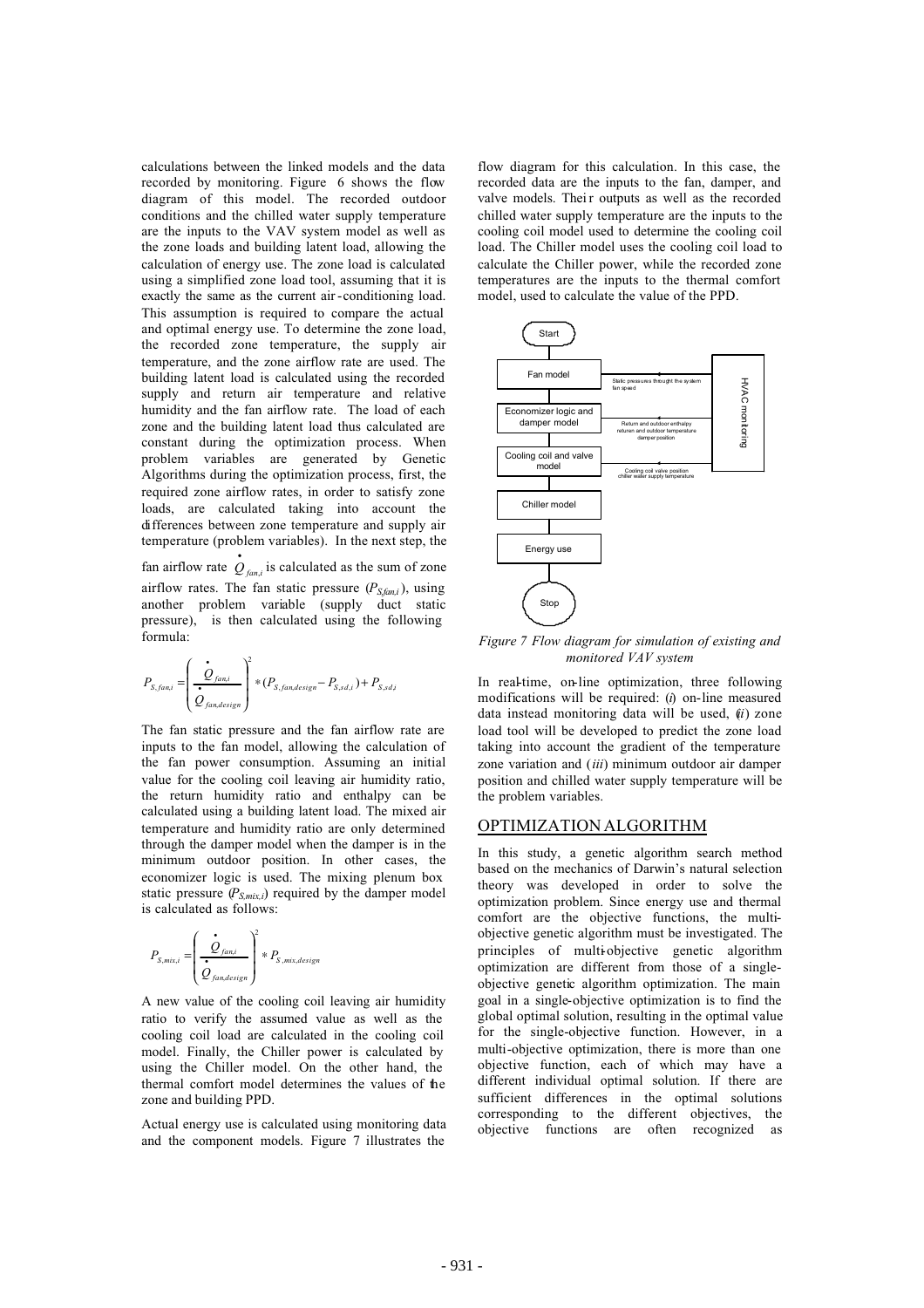conflicting with one another. Multi-objective genetic algorithms with such conflicting objective functions give rise to a set of optimal solutions, instead of one optimal solution. The reason for the optimality of many solutions is that no single solution can be considered to be better than the other(s) with respect to all objective functions. These optimal solutions have a special name: *Pareto-Optimal Solutions*. The two-objective genetic algorithm optimization method investigated here is an elitist non-dominated sorting genetic algorithm (NSGA?) developed by Deb (Deb, 2001). A number of genetic algorithm methods with adjustments made to their control parameters were first investigated for use in solving different mathematical problems in the first step of our research. Our results showed that the real coded NSGA? p erformed better than the others, with respect to two performance metrics: (i) metrics evaluating closeness to the Pareto-optimal front - *Generation Distance* method (Veldhuizen, 1999), and (i) metrics evaluating diversity among nondominated solutions-*Spread* metric (Deb, 2001). The results are presented in reference (Nassif, 2002). Two-objectives genetic algorithm optimization (real coded NSGA) was run for 800 generations. The following genetic algorithm control parameter values are chosen: crossover probability  $p=0.9$ , mutation probability  $p_n=0.04$  and population size  $p_{\overline{\ell}}=100$ . The simulated binary crossover (SBX) was also implemented in this study (Deb, 2001).

### RESULTS

All the monitoring data used in optimization process are averaged here for 30 minutes. Energy use was calculated during the optimization process using the VAV simulation model illustrated in Figure 6. Since zone monitoring data was not available for last winter, the investigation only covers the summer of 2002. However, the optimization is ongoing, in order to cover this winter (2002-2003). Figure 8 shows the optimal solutions after 800 generations at 16:00 h.



*Figure 8 Optimal solutions obtained after 800 generations at 16h00 for July 29*

The PPD presented here is the mean value of the PPD determined for each of 70 zones (AHU-6 PPD). An increase in thermal comfort (decrease in PPD)

requires an increase in energy use. Actual energy use was also determined for each 30-minute periods using monitoring data and appropriate models as shown in Figure 7. To compare the optimal and actual energy use of a VAV system (AHU-6), only one solution for each 30-minute periods was selected among the set of solutions presented in Figure 8. This solution has the same PPD as the PPD obtained from monitoring an AHU-6 system. Figure 9 shows this comparison of the actual and optimal energy use for the same PPD on July 29, 2002. Three optimal cases are presented, corresponding to minimum zone airflow rate constraint, as mentioned in the section above. As shown in Figure 9, the optimal energy use for "100% constraint" of the minimum airflow rate is less than the actual energy use. The energy saved by optimization is 18.8% for July 29 and 19.5% for July 25 to 31. It is clear that the energy saving is higher for the other cases with "90% constraint" and "without constraint."





*Figure 11 Set points of static pressure for July 29*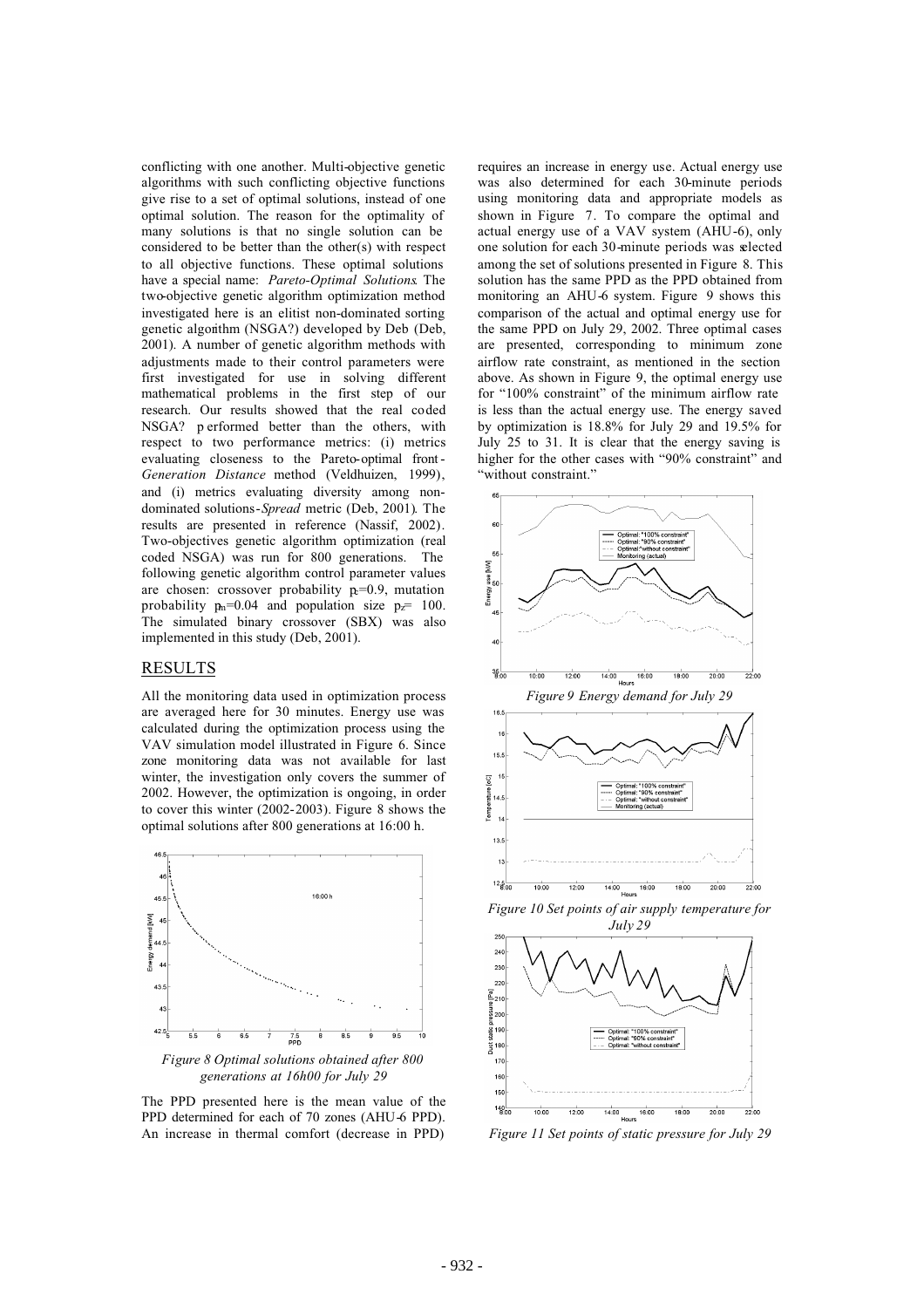Figures 10 and 11 show the optimal supply air temperature and duct static pressure set points, respectively (always for three cases of minimum zone airflow rate constraints). The actual AHU-6 system supply duct static pressure set point is fixed, and is equal to 250 Pa. In our case, the temperature and static pressure decrease when the constraint applied to the minimum zone airflow rate decreases from "100%" to "without constraint." The figure 10 and 11 show the results relating to the AHU-6 system. Concerning the zone variables obtained by the monitoring and by the optimization, it could be noted that:

- the optimal zone airflow rates stay above 30% in the case of "100% constraint," stay above  $27\%$  in the case of "90% constraint." and may be 0 in situations "without constraint" applied to the minimum zone airflow rate. As it was previously mentioned, the option "without constraint" is closed to the actual system operation because it is doserved through monitoring that the minimum zone airflow rates are not respected in some zones.
- the most optimal zone temperatures are between  $23-24.5^{\circ}$ C and the optimal zone PPDs are within the [5-10] range.
- the actual zone temperatures are within 19- 25<sup>°</sup>C and the most zone PPDs are within the [5-15] range. Some zone PPD values are as high as 30.

These results and the energy saving (Figure 9) show that optimization improves the performance of HVAC system.

Thermal comfort is presented in this paper as the objective function (two-objective approach), but the optimization problem could be solved by defining the thermal comfort criteria as constraint, with a maximum PPD determined for the occupied period (one-objective approach). From Figure 8, the energy use is 43 kW for a PPD of 9.8%, and 46.4 kW for a PPD of 5.1%. This means that to improve the building thermal comfort from a PPD of 9.8 to a PPD of 5.1% at 16:00 h, the ratio of energy required "*e*" is 3.33 kW/PPD. In the morning, this energy ratio "*e*" is only 1.6 kW/PPD. The results show that the ratio "*e*" varies with PPD and with the time. This means that it may be better to control the mean daily thermal comfort (daily PPD) instead of the instantaneous PPD, but that is only possible with the two-objective approach. In this case, the required mean daily PPD of 7.5%, for example, is respected even if it is optimal for daily energy use to operate at 5% PPD in the morning and at 10% PPD at noon. This idea leads to the development of a two-objective optimal selection tool. This tool, using the ratio "*e*" defined above, selects at each run (30 minutes, in this case) one out of a set of solutions (Figure 8), which respect the mean required daily PPD and the minimum possible daily energy use. The lower subplot of Figure 12 shows the ratio "e" required for obtaining the daily PPD and the upper subplot shows the daily energy use as a function of the daily PPD. Each point "\*" in the upper subplot presents the daily energy use (sum of the energy demands of each run) obtained by selecting, from the set of solutions, only the solutions having the same PPD during the day. Given that all points "\*" are above the curve, it means that the control of the mean daily PPD (presented by the curve) provides more energy saving. Although this energy saving is not significant in our case, it may be higher for the other profiles of the zone load.



*the two-objective selection tool*

### **CONCLUSION**

The set points of the supervisory control strategy are optimized using a two-objective genetic algorithm optimization method. The set point values of the zone temperatures, supply duct static pressure, and supply air temperature, are optimized for existing HVAC system.

To establish the optimization procedure, the VAV system and component models were developed and validated against the monitored data of an existing system. The energy use was calculated during the optimization process using these models, while actual energy use was determined through monitoring data and appropriate validated models.

The results show that by comparing actual and optimal energy use, the on -line implementation of the genetic algorithm optimization program to determine the optimal set points of a supervisory control strategy could save energy by 19.5%, while satisfying the minimum zone airflow rates and zone thermal comfort. These results are obtained for one<br>summer week. They also indicate that the They also indicate that the application of a two-objective optimization problem can help control the daily energy use or daily building thermal com fort, thereby saving more energy than the application of the one-objective optimization problem.